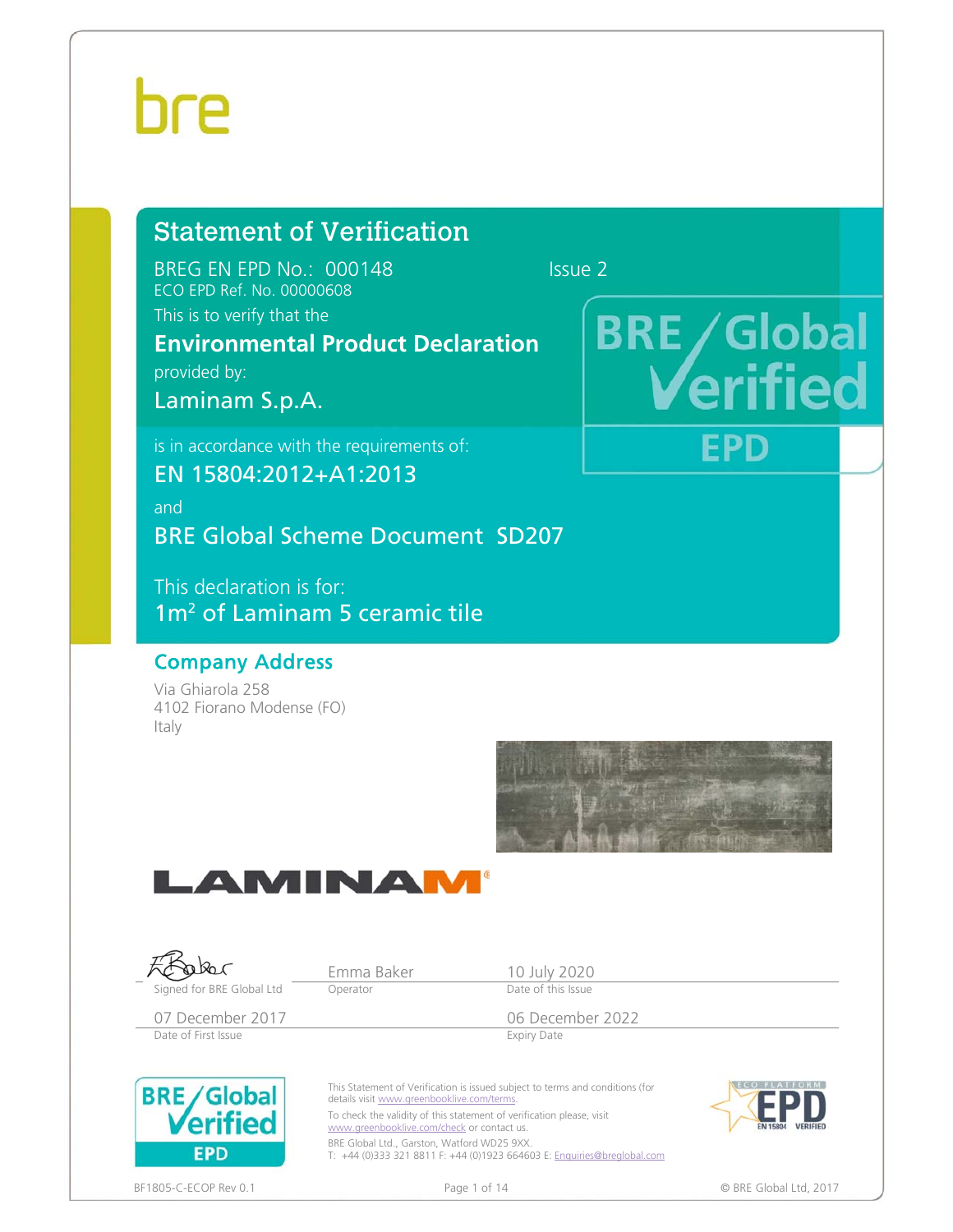### **Environmental Product Declaration**

### **EPD Number:000148**

### **General Information**

| <b>EPD Programme Operator</b>                                                                                                                                                                                                                                                                                                                 | <b>Applicable Product Category Rules</b>                                                                                                                      |  |  |  |  |  |  |
|-----------------------------------------------------------------------------------------------------------------------------------------------------------------------------------------------------------------------------------------------------------------------------------------------------------------------------------------------|---------------------------------------------------------------------------------------------------------------------------------------------------------------|--|--|--|--|--|--|
| <b>BRE Global</b><br>Watford, Herts<br><b>WD25 9XX</b><br>United Kingdom                                                                                                                                                                                                                                                                      | BRE Environmental Profiles 2013 Product Category Rules<br>for Type III environmental product declaration of construction<br>products to EN 15804:2012+A1:2013 |  |  |  |  |  |  |
| <b>Commissioner of LCA study</b>                                                                                                                                                                                                                                                                                                              | <b>LCA consultant/Tool</b>                                                                                                                                    |  |  |  |  |  |  |
| Laminam S.p.A.<br>Via Ghiarola 258<br>4102 Fiorano Modense (FO)<br>Italy                                                                                                                                                                                                                                                                      | Fei Zhang<br><b>BRE</b><br><b>Bucknalls Lane</b><br>Watford<br><b>WD25 9XX</b>                                                                                |  |  |  |  |  |  |
| <b>Declared/Functional Unit</b>                                                                                                                                                                                                                                                                                                               | <b>Applicability/Coverage</b>                                                                                                                                 |  |  |  |  |  |  |
| 1m <sup>2</sup> of Laminam 5 ceramic tile                                                                                                                                                                                                                                                                                                     | Product specific                                                                                                                                              |  |  |  |  |  |  |
| <b>EPD Type</b>                                                                                                                                                                                                                                                                                                                               | <b>Background database</b>                                                                                                                                    |  |  |  |  |  |  |
| Cradle to Gate with options                                                                                                                                                                                                                                                                                                                   | ecoinvent                                                                                                                                                     |  |  |  |  |  |  |
|                                                                                                                                                                                                                                                                                                                                               | <b>Demonstration of Verification</b>                                                                                                                          |  |  |  |  |  |  |
|                                                                                                                                                                                                                                                                                                                                               | CEN standard EN 15804 serves as the core PCR a                                                                                                                |  |  |  |  |  |  |
| $\Box$ Internal                                                                                                                                                                                                                                                                                                                               | Independent verification of the declaration and data according to EN ISO 14025:2010<br>$\boxtimes$ External                                                   |  |  |  |  |  |  |
|                                                                                                                                                                                                                                                                                                                                               | (Where appropriate b) Third party verifier:<br>Nigel Jones                                                                                                    |  |  |  |  |  |  |
| a: Product category rules                                                                                                                                                                                                                                                                                                                     | b: Optional for business-to-business communication; mandatory for business-to-consumer communication (see EN ISO 14025:2010, 9.4)                             |  |  |  |  |  |  |
| <b>Comparability</b>                                                                                                                                                                                                                                                                                                                          |                                                                                                                                                               |  |  |  |  |  |  |
| Environmental product declarations from different programmes may not be comparable if not compliant with<br>EN 15804:2012+A1:2013. Comparability is further dependent on the specific product category rules, system boundaries<br>and allocations, and background data sources. See Clause 5.3 of EN 15804:2012+A1:2013 for further guidance |                                                                                                                                                               |  |  |  |  |  |  |
|                                                                                                                                                                                                                                                                                                                                               |                                                                                                                                                               |  |  |  |  |  |  |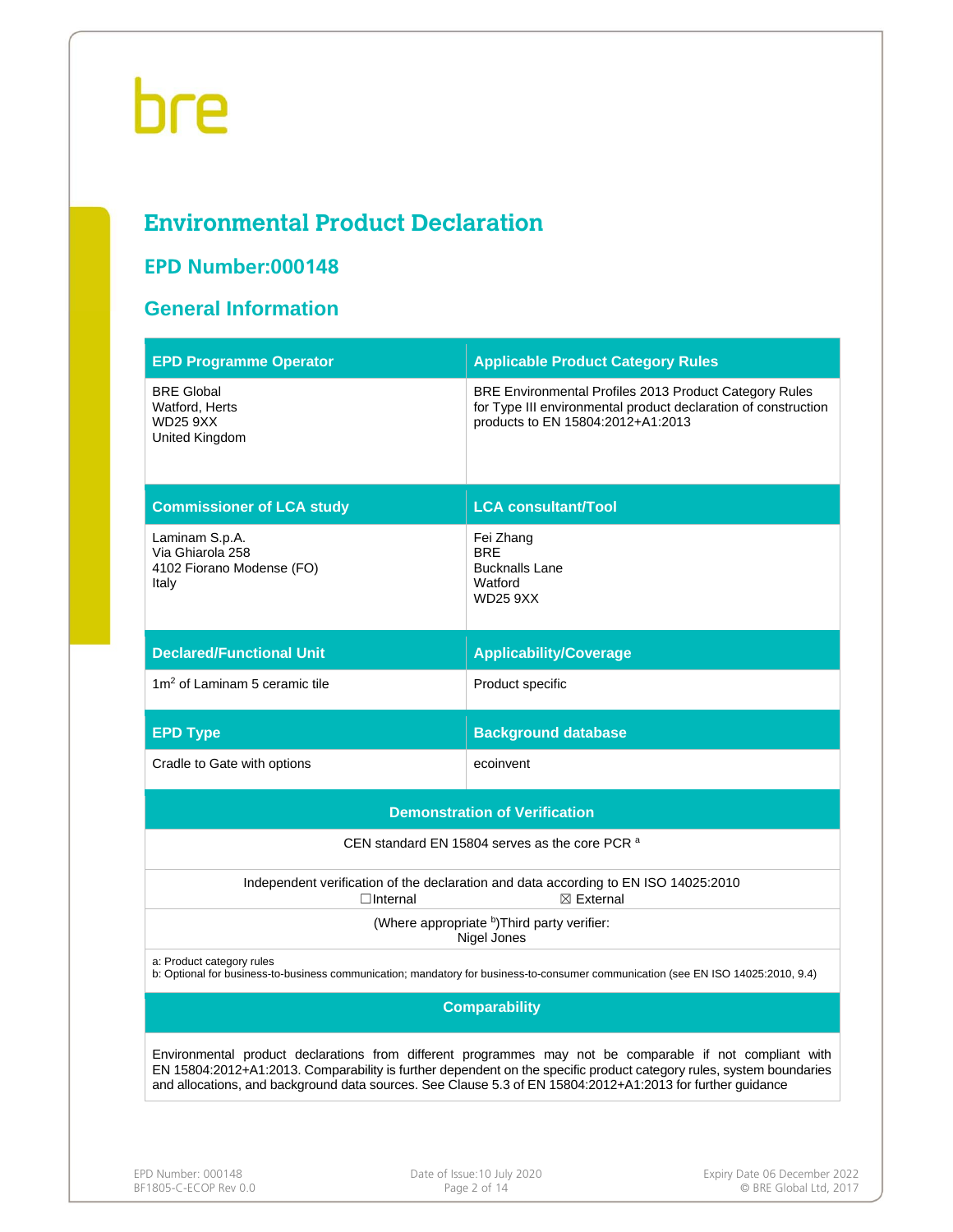#### **Information modules covered**

|                            | Product   |               |                                     |                             |           |                                |           | Use stage   |               |                              |                                   |                              |                |                               |                         |  | <b>Benefits and</b><br>loads beyond                               |                        |
|----------------------------|-----------|---------------|-------------------------------------|-----------------------------|-----------|--------------------------------|-----------|-------------|---------------|------------------------------|-----------------------------------|------------------------------|----------------|-------------------------------|-------------------------|--|-------------------------------------------------------------------|------------------------|
|                            |           |               |                                     | <b>Construction</b>         |           | Related to the building fabric |           |             |               |                              | <b>Related to</b><br>the building |                              | End-of-life    |                               |                         |  |                                                                   | the system<br>boundary |
| A <sub>1</sub>             | A2        | A3            | A <sub>4</sub>                      | A <sub>5</sub>              | <b>B1</b> | <b>B2</b>                      | <b>B3</b> | <b>B4</b>   | <b>B5</b>     | <b>B6</b>                    | <b>B7</b>                         | C <sub>1</sub>               | C <sub>2</sub> | C <sub>3</sub>                | C <sub>4</sub>          |  | D                                                                 |                        |
| supply<br>materials<br>Raw | Transport | Manufacturing | site<br>$\overline{c}$<br>Transport | Construction<br>nstallation | 9se       | Maintenance                    | Repair    | Replacement | Refurbishment | energy<br>Operational<br>use | Operational water<br>ge           | Deconstruction<br>demolition | ransport       | sing<br>ΰĎ<br>proces<br>Waste | ᢎ<br>Ö<br><b>Dispos</b> |  | ecycling<br>Recovery<br>$\alpha$<br>potential<br>Reuse,<br>and/or |                        |
| ☑                          | ☑         | ☑             | ☑                                   | ☑                           | ☑         | ☑                              | ☑         | ☑           | ☑             | ☑                            | ☑                                 | ☑                            | ☑              | ☑                             | ☑                       |  |                                                                   |                        |

Note: Ticks indicate the Information Modules declared.

#### **Manufacturing site**

Laminam S.p.A Via Ghiarola 258 4102 Fiorano Modense (FO) Italy

### **Construction Product:**

#### **Product Description**

Laminam products are flat porcelain ceramic tiles manufactured in a range of sizes, thicknesses and surfaces, giving performance in a range of applications. Laminam tiles can be used in the furniture industry and for interior design, as well as used for residential and commercial, wall and flooring applications. Some Laminam tiles with the suffice '+', are structurally reinforced with fibreglass mat attached to the back with adhesive, giving them additional applications in facades and wall coverings. Laminam 5 ceramic tiles do not have such backing. Some of the distinctive values of that Laminam products are marketed as having include being perfectly flat, having high resistances to wear, chemicals, fire, frost and staining. Laminam 5 ceramic tiles are recyclable. Further product specifications can be found on the Laminam website: http://www.laminam.it/en/technology.

#### **Technical Information**

| <b>Property</b>                                                                                | <b>Value, Unit</b>         |
|------------------------------------------------------------------------------------------------|----------------------------|
| Size                                                                                           | 5.6 mm x 1000 mm x 3000 mm |
| Mass per area                                                                                  | 14.0 $kg/m2$               |
| Breaking strength (ISO 10545-4 for 200 mm x 300 mm) valid only for a<br>tile of length 3000 mm | 1000 $N/mm^2$              |
| Bending strength (ISO 10545-4 200 mm x 300 mm)                                                 | $50$ N/mm <sup>2</sup>     |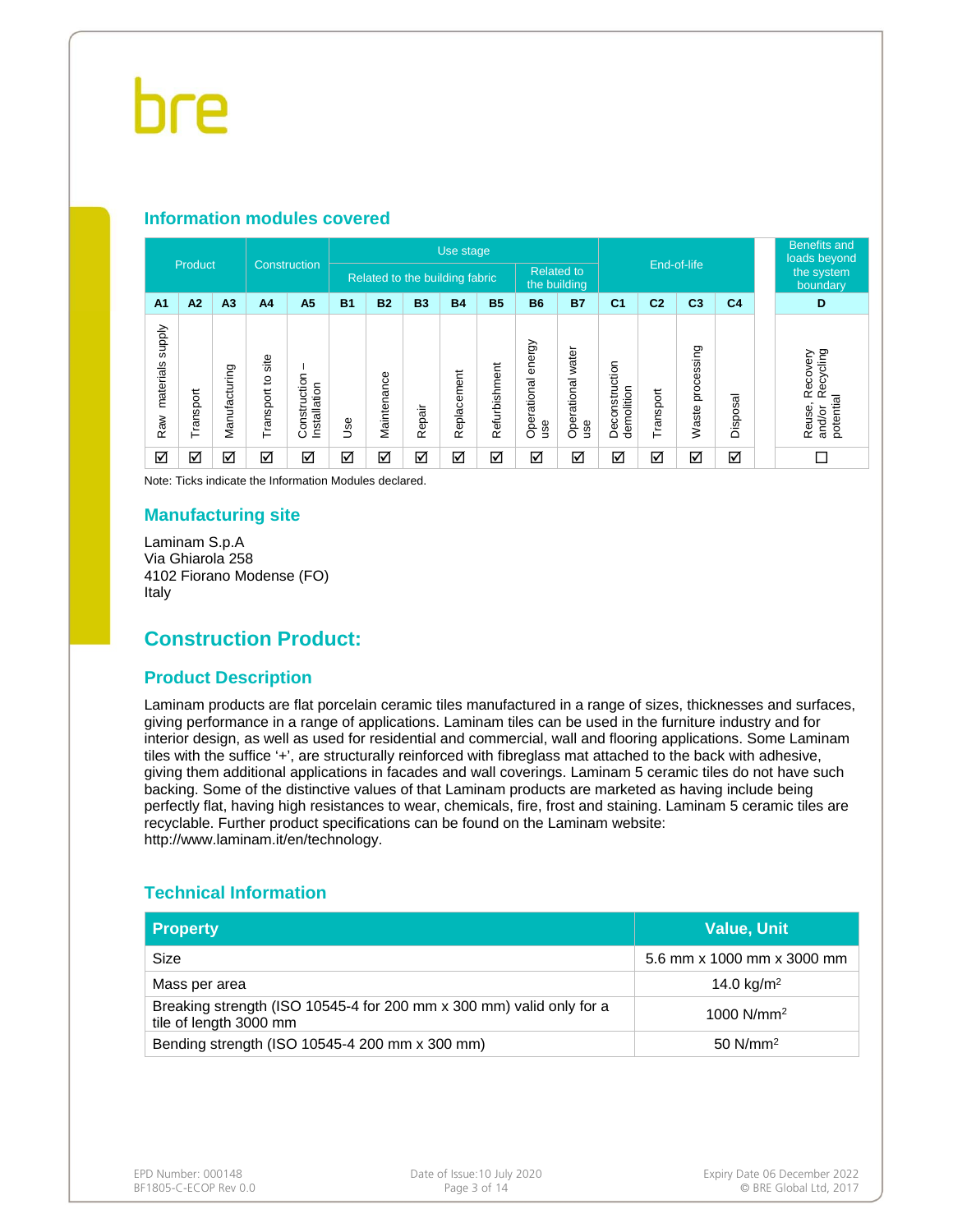#### **Main Product Contents**

The composition in the table below represents a range for a Laminam tile.

| <b>Material/Chemical Input</b>                    | $\%$      |
|---------------------------------------------------|-----------|
| Clay                                              | $32 - 34$ |
| Feldspar (average content of 65% reused material) | $49 - 54$ |
| Alumina                                           | З         |
| Other components                                  | $9 - 16$  |

#### **Manufacturing Process**

The raw materials, mainly consisting of clay and feldspars, are mixed, ground together and stained. The slip is then sent to the atomisers. At the production line, atomised material is drawn up, pressed and formed into the desired shape and thickness.

After compaction, the surface of the raw slab is decorated using special printing machines and the bottom of the slab is engobed. The decorated tiles are then send through the low-consumption hybrid gas-electric kiln, where they are heated, fired to 1,220°C and finally, cooled.

After quality control, non-backed tiles such as Laminam 5 go to cutting whilst some slabs (with the '+' suffix) have their fibreglass backing applied with adhesive. Backed slabs are then sent to join the rest of production where they are dry cut to the desired size, and packed either for storage or for immediate shipment to customers.

#### **Process flow diagram**

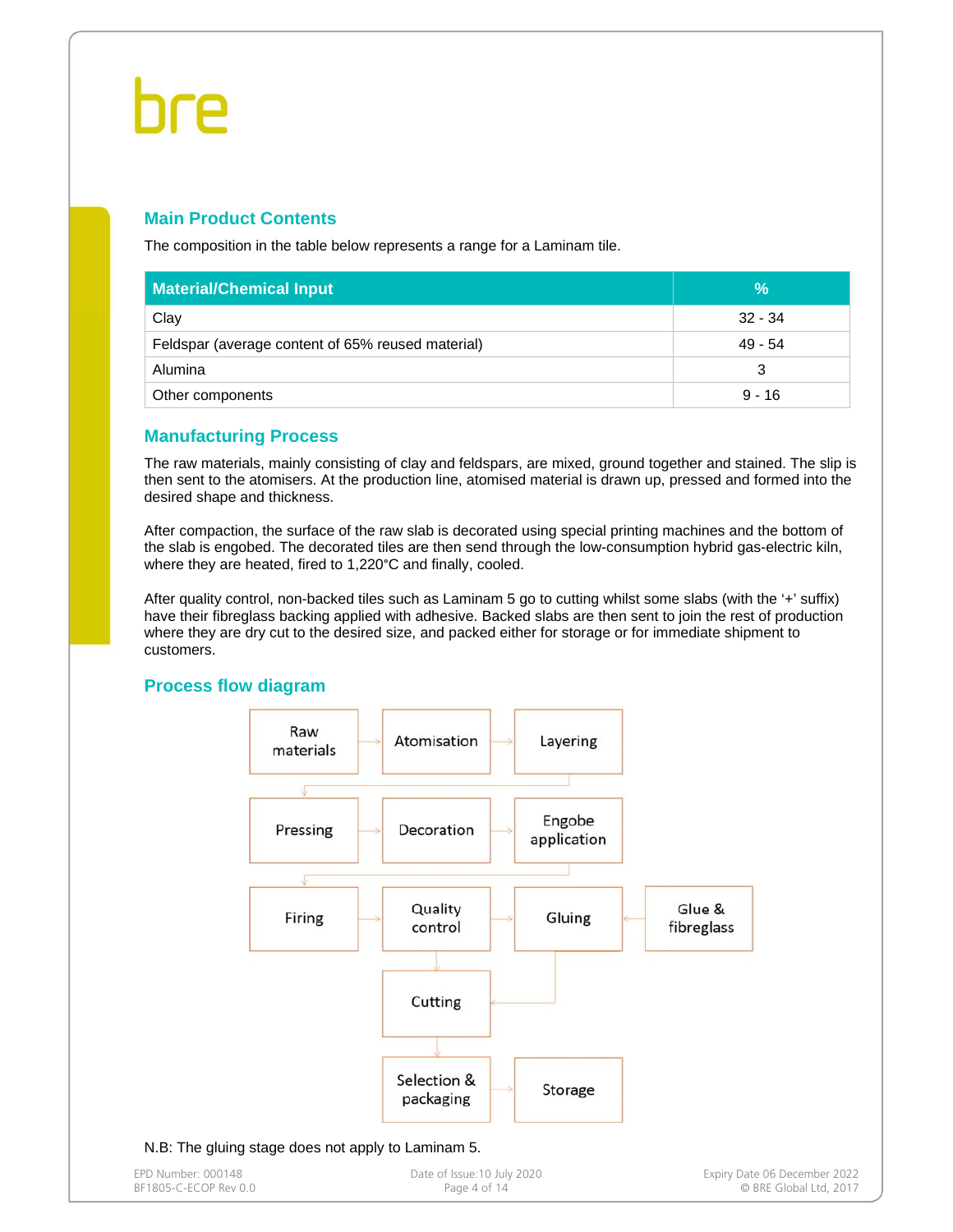#### **Construction Installation**

Laminam provides installation instructions for its ceramic tiles. For further information on the installation of Laminam tiles, please refer to: Laminam: Technical Guide, section 6 onwards, which is available on request from Laminam.

#### **Use Information**

Laminam products are ceramic tiles which are passive and have no emissions associated with their use.

#### **End of Life**

Laminam state that their products are 100% recyclable (http://www.laminam.it/en/environmental-policies/)

### **Life Cycle Assessment Calculation Rules**

#### **Declared / Functional unit description**

The declared unit is 1m<sup>2</sup> of Laminam 5 ceramic tile modleed over a 25 year study period.

#### **System boundary**

In accordance with the modular approach as defined in EN 15804:2012, this cradle-to-gate with options EPD includes the processes covered in the manufacturing sites and product stages A1 to A3, A4, A5, B1, B2, B3, B4, B5, B6, B7, C1, C2, C3 and C4.

#### **Data sources, quality and allocation**

Specific primary data derived from the Laminam 5 production process in Italy have been modelled. In accordance with the requirements of EN15804, the most current available data has been used. The manufacturer-specific data from Laminam S.p.A. covers a production period of 1 year (01/01/2014 – 31/12/14). Secondary data has been used for all other upstream and downstream processes that are beyond the control of the manufacturer (i.e. raw material production). SimaPro v8 software was used to carrying out the LCA modelling with background LCI datasets taken from the ecoinvent database v3.2. All ecoinvent datasets are complete within the context used and conform to the system boundary and the criteria for the exclusion of inputs and outputs according to the requirements specified in EN15804. Laminam S.p.A. manufactures other finished ceramic tile products at its production site in addition to the product covered by this EPD. Calculations were performed to enable allocation of total site energy use, water, waste and emissions to the Laminam 5 ceramic tile products. Allocation procedures were by physical allocations and are according to EN 15804 and are based on the ISO14044 guidance.

#### **Cut-off criteria**

All raw materials and consumable item inputs, and associated transport to the plant, process energy and water use, direct production waste and wastewater are included. Transportation of installation wastage to endof-life has been omitted from module A5 and is assumed to be negligible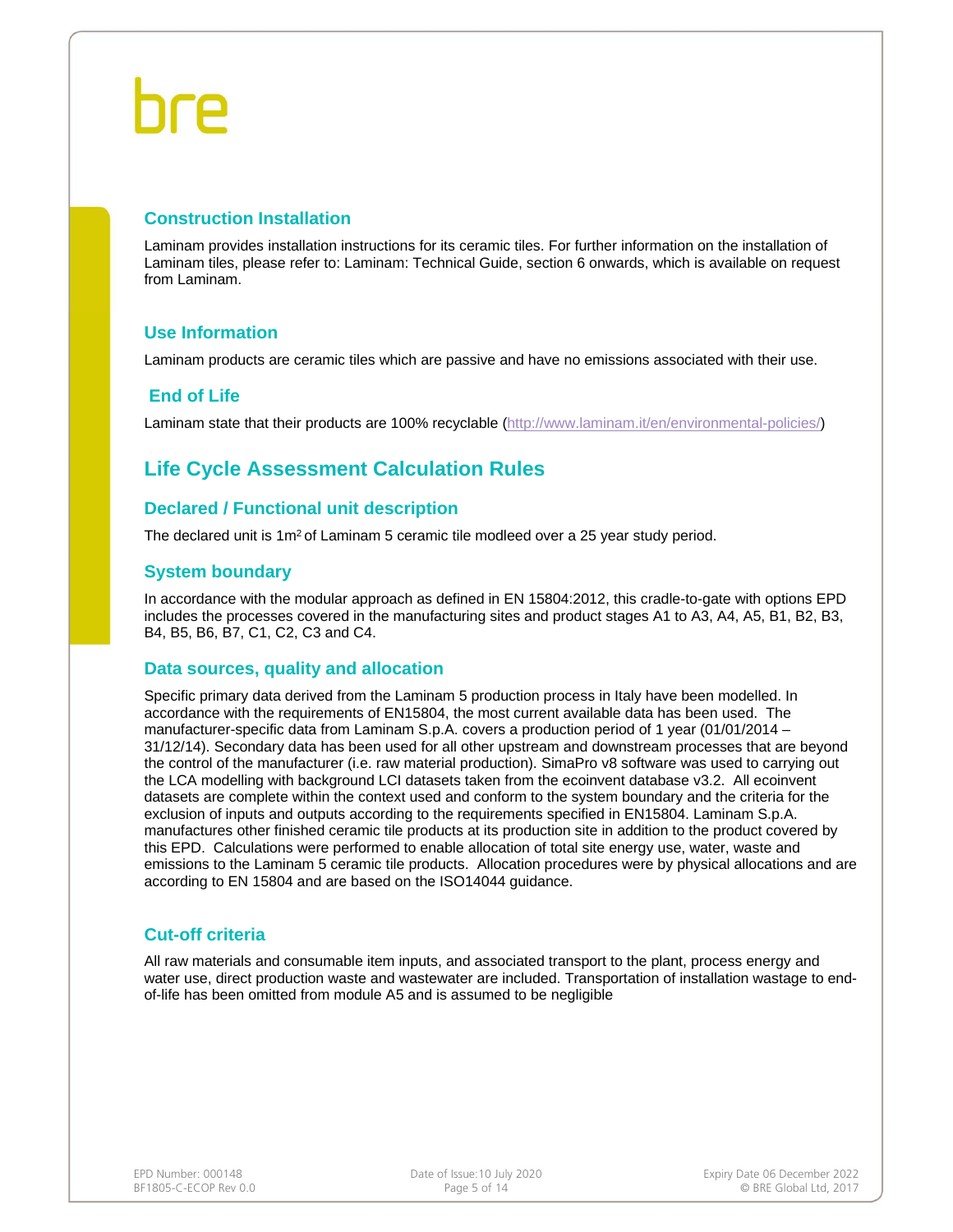#### **LCA Results**

(MND = module not declared; MNR = module not relevant; INA = indicator not assessed; AGG = aggregated)

| <b>Parameters describing environmental impacts</b>                    |                                               |                |                              |                     |                              |                       |                                            |                 |                                |  |  |
|-----------------------------------------------------------------------|-----------------------------------------------|----------------|------------------------------|---------------------|------------------------------|-----------------------|--------------------------------------------|-----------------|--------------------------------|--|--|
|                                                                       |                                               |                | <b>GWP</b>                   | <b>ODP</b>          | <b>AP</b>                    | <b>EP</b>             | <b>POCP</b>                                | <b>ADPE</b>     | <b>ADPF</b>                    |  |  |
|                                                                       |                                               |                | kg CO <sub>2</sub><br>equiv. | kg CFC 11<br>equiv. | kg SO <sub>2</sub><br>equiv. | kg $(PO4)3$<br>equiv. | kg C <sub>2</sub> H <sub>4</sub><br>equiv. | kg Sb<br>equiv. | MJ, net<br>calorific<br>value. |  |  |
|                                                                       | Raw material<br>supply                        | A <sub>1</sub> | AGG                          | <b>AGG</b>          | <b>AGG</b>                   | <b>AGG</b>            | <b>AGG</b>                                 | <b>AGG</b>      | AGG                            |  |  |
| Product stage                                                         | Transport                                     | A2             | AGG                          | AGG                 | AGG                          | AGG                   | AGG                                        | AGG             | AGG                            |  |  |
|                                                                       | Manufacturing                                 | A3             | <b>AGG</b>                   | AGG                 | <b>AGG</b>                   | <b>AGG</b>            | AGG                                        | <b>AGG</b>      | AGG                            |  |  |
|                                                                       | Total (of product<br>stage)                   | $A1-3$         | 19.0                         | 3.04E-06            | 0.107                        | 0.0266                | 0.0113                                     | 8.95E-05        | 332                            |  |  |
| Construction                                                          | Transport                                     | A4             | 7.00E-01                     | 1.29E-07            | 2.32E-03                     | 6.17E-04              | 4.08E-04                                   | 1.85E-06        | 10.6                           |  |  |
| process stage                                                         | Construction                                  | A <sub>5</sub> | 8.66                         | 9.36E-07            | 0.0572                       | 0.0162                | 6.75E-03                                   | 5.26E-05        | 143                            |  |  |
|                                                                       | Use                                           | <b>B1</b>      | <b>MNR</b>                   | <b>MNR</b>          | <b>MNR</b>                   | <b>MNR</b>            | <b>MNR</b>                                 | <b>MNR</b>      | <b>MNR</b>                     |  |  |
|                                                                       | Maintenance                                   | <b>B2</b>      | 0.189                        | 1.30E-08            | 1.06E-03                     | 3.62E-04              | 3.54E-04                                   | 1.12E-06        | 5.63                           |  |  |
|                                                                       | Repair                                        | B <sub>3</sub> | <b>MNR</b>                   | <b>MNR</b>          | <b>MNR</b>                   | <b>MNR</b>            | MNR                                        | <b>MNR</b>      | <b>MNR</b>                     |  |  |
| Use stage                                                             | Replacement                                   | <b>B4</b>      | <b>MNR</b>                   | <b>MNR</b>          | <b>MNR</b>                   | <b>MNR</b>            | <b>MNR</b>                                 | <b>MNR</b>      | <b>MNR</b>                     |  |  |
|                                                                       | Refurbishment                                 | <b>B5</b>      | <b>MNR</b>                   | <b>MNR</b>          | <b>MNR</b>                   | <b>MNR</b>            | <b>MNR</b>                                 | <b>MNR</b>      | <b>MNR</b>                     |  |  |
|                                                                       | Operational<br>energy use                     | <b>B6</b>      | <b>MNR</b>                   | <b>MNR</b>          | <b>MNR</b>                   | <b>MNR</b>            | <b>MNR</b>                                 | <b>MNR</b>      | <b>MNR</b>                     |  |  |
|                                                                       | Operational<br>water use                      | <b>B7</b>      | <b>MNR</b>                   | <b>MNR</b>          | <b>MNR</b>                   | <b>MNR</b>            | <b>MNR</b>                                 | <b>MNR</b>      | <b>MNR</b>                     |  |  |
|                                                                       | Deconstruction,<br>demolition                 | C <sub>1</sub> | <b>MNR</b>                   | <b>MNR</b>          | <b>MNR</b>                   | <b>MNR</b>            | <b>MNR</b>                                 | <b>MNR</b>      | <b>MNR</b>                     |  |  |
|                                                                       | Transport                                     | C <sub>2</sub> | 0.117                        | 2.15E-08            | 3.87E-04                     | 1.03E-04              | 6.81E-05                                   | 3.09E-07        | 1.76                           |  |  |
| End of life                                                           | Waste<br>processing                           | C <sub>3</sub> | 4.84E-03                     | 5.63E-10            | 2.39E-05                     | 1.45E-05              | 1.76E-06                                   | 7.37E-09        | 0.0750                         |  |  |
|                                                                       | Disposal                                      | C <sub>4</sub> | 0                            | $\mathbf 0$         | 0                            | $\boldsymbol{0}$      | $\mathbf 0$                                | $\mathbf 0$     | 0                              |  |  |
| Potential<br>benefits and<br>loads beyond<br>the system<br>boundaries | Reuse,<br>recovery,<br>recycling<br>potential | D              | <b>MND</b>                   | <b>MND</b>          | <b>MND</b>                   | <b>MND</b>            | <b>MND</b>                                 | <b>MND</b>      | <b>MND</b>                     |  |  |

**Parameters describing environmental impacts**

GWP = Global Warming Potential;

ODP = Ozone Depletion Potential;

AP = Acidification Potential for Soil and Water;

EP = Eutrophication Potential;

POCP = Formation potential of tropospheric Ozone; ADPE = Abiotic Depletion Potential – Elements; ADPF = Abiotic Depletion Potential – Fossil Fuels;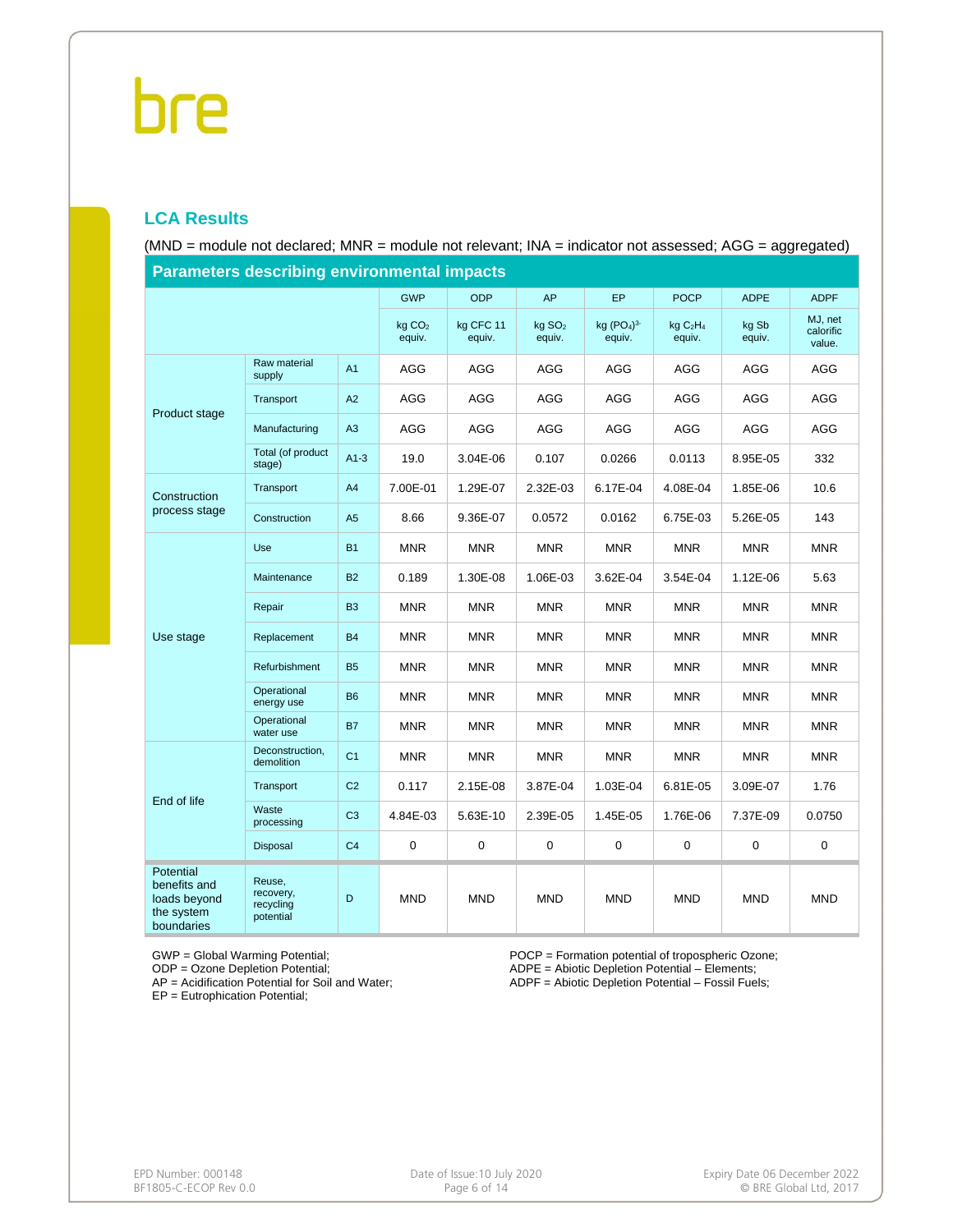#### **LCA Results (continued)**

| Parameters describing resource use, primary energy                    |                                               |                |             |             |             |              |              |              |  |  |
|-----------------------------------------------------------------------|-----------------------------------------------|----------------|-------------|-------------|-------------|--------------|--------------|--------------|--|--|
|                                                                       |                                               |                | <b>PERE</b> | <b>PERM</b> | <b>PERT</b> | <b>PENRE</b> | <b>PENRM</b> | <b>PENRT</b> |  |  |
|                                                                       |                                               |                | <b>MJ</b>   | <b>MJ</b>   | <b>MJ</b>   | <b>MJ</b>    | <b>MJ</b>    | <b>MJ</b>    |  |  |
|                                                                       | Raw material<br>supply                        | A <sub>1</sub> | AGG         | AGG         | AGG         | AGG          | AGG          | AGG          |  |  |
| Product stage                                                         | Transport                                     | A2             | <b>AGG</b>  | <b>AGG</b>  | AGG         | <b>AGG</b>   | <b>AGG</b>   | AGG          |  |  |
|                                                                       | Manufacturing                                 | A3             | <b>AGG</b>  | <b>AGG</b>  | <b>AGG</b>  | <b>AGG</b>   | <b>AGG</b>   | <b>AGG</b>   |  |  |
|                                                                       | Total (of product<br>stage)                   | $A1-3$         | 51.8        | 5.00E-05    | 51.8        | 338          | $\mathbf 0$  | 338          |  |  |
| Construction                                                          | Transport                                     | A4             | 0.144       | 5.41E-07    | 0.144       | 10.5         | $\mathbf 0$  | 10.5         |  |  |
| process stage                                                         | Construction                                  | A5             | 11.4        | 2.21E-03    | 11.4        | 151          | $\mathbf 0$  | 151          |  |  |
|                                                                       | Use                                           | <b>B1</b>      | <b>MNR</b>  | <b>MNR</b>  | <b>MNR</b>  | <b>MNR</b>   | <b>MNR</b>   | <b>MNR</b>   |  |  |
|                                                                       | Maintenance                                   | <b>B2</b>      | 1.02        | 2.72E-06    | 1.02        | 5.71         | 0            | 5.71         |  |  |
|                                                                       | Repair                                        | B <sub>3</sub> | <b>MNR</b>  | <b>MNR</b>  | <b>MNR</b>  | <b>MNR</b>   | <b>MNR</b>   | <b>MNR</b>   |  |  |
| Use stage                                                             | Replacement                                   | <b>B4</b>      | <b>MNR</b>  | <b>MNR</b>  | <b>MNR</b>  | <b>MNR</b>   | <b>MNR</b>   | <b>MNR</b>   |  |  |
|                                                                       | Refurbishment                                 | <b>B5</b>      | <b>MNR</b>  | <b>MNR</b>  | <b>MNR</b>  | <b>MNR</b>   | <b>MNR</b>   | <b>MNR</b>   |  |  |
|                                                                       | Operational<br>energy use                     | <b>B6</b>      | <b>MNR</b>  | <b>MNR</b>  | <b>MNR</b>  | <b>MNR</b>   | <b>MNR</b>   | <b>MNR</b>   |  |  |
|                                                                       | Operational<br>water use                      | <b>B7</b>      | <b>MNR</b>  | <b>MNR</b>  | <b>MNR</b>  | <b>MNR</b>   | <b>MNR</b>   | <b>MNR</b>   |  |  |
|                                                                       | Deconstruction,<br>demolition                 | C <sub>1</sub> | <b>MNR</b>  | <b>MNR</b>  | <b>MNR</b>  | <b>MNR</b>   | <b>MNR</b>   | <b>MNR</b>   |  |  |
| End of life                                                           | Transport                                     | C <sub>2</sub> | 0.0240      | $9.02E-08$  | 0.0240      | 1.75         | 0            | 1.75         |  |  |
|                                                                       | Waste<br>processing                           | C <sub>3</sub> | 0.0140      | 1.52E-08    | 0.0140      | 0.108        | 0            | 0.108        |  |  |
|                                                                       | Disposal                                      | C <sub>4</sub> | 0           | $\pmb{0}$   | $\pmb{0}$   | 0            | 0            | 0            |  |  |
| Potential<br>benefits and<br>loads beyond<br>the system<br>boundaries | Reuse,<br>recovery,<br>recycling<br>potential | D              | <b>MND</b>  | <b>MND</b>  | <b>MND</b>  | <b>MND</b>   | <b>MND</b>   | <b>MND</b>   |  |  |

PERE = Use of renewable primary energy excluding renewable primary energy used as raw materials;

PERM = Use of renewable primary energy resources used as raw materials;

PERT = Total use of renewable primary energy resources;

PENRE = Use of non-renewable primary energy excluding nonrenewable primary energy resources used as raw materials; PENRM = Use of non-renewable primary energy resources used as raw materials;

PENRT = Total use of non-renewable primary energy resource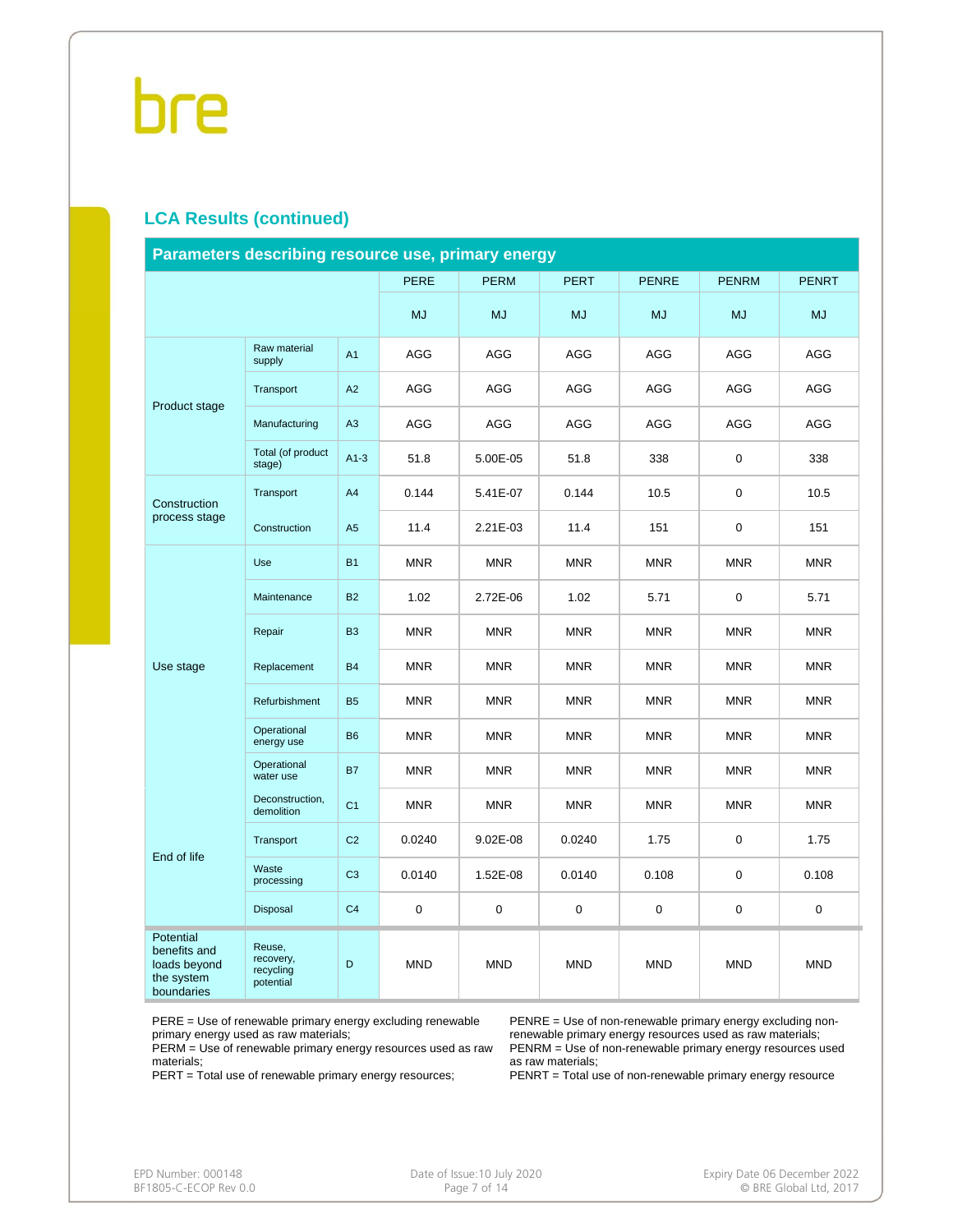### **LCA Results (continued)**

| Parameters describing resource use, secondary materials and fuels, use of water |                                               |                |             |                                  |                                  |                |  |  |  |
|---------------------------------------------------------------------------------|-----------------------------------------------|----------------|-------------|----------------------------------|----------------------------------|----------------|--|--|--|
|                                                                                 |                                               |                | <b>SM</b>   | <b>RSF</b>                       | <b>NRSF</b>                      | <b>FW</b>      |  |  |  |
|                                                                                 |                                               |                | kg          | <b>MJ</b><br>net calorific value | <b>MJ</b><br>net calorific value | m <sup>3</sup> |  |  |  |
|                                                                                 | Raw material<br>supply                        | A1             | AGG         | AGG                              | AGG                              | AGG            |  |  |  |
|                                                                                 | Transport                                     | A2             | AGG         | AGG                              | AGG                              | AGG            |  |  |  |
| Product stage                                                                   | Manufacturing                                 | A3             | AGG         | AGG                              | AGG                              | AGG            |  |  |  |
|                                                                                 | Total (of product<br>stage)                   | $A1-3$         | 6.82        | $\mathbf 0$                      | $\mathbf 0$                      | 0.258          |  |  |  |
| Construction                                                                    | Transport                                     | A4             | 0           | $\mathsf 0$                      | $\mathbf 0$                      | 2.32E-03       |  |  |  |
| process stage                                                                   | Construction                                  | A <sub>5</sub> | 0.444       | $\pmb{0}$                        | $\boldsymbol{0}$                 | 0.276          |  |  |  |
|                                                                                 | Use                                           | <b>B1</b>      | <b>MNR</b>  | <b>MNR</b>                       | <b>MNR</b>                       | <b>MNR</b>     |  |  |  |
|                                                                                 | Maintenance                                   | <b>B2</b>      | $\mathbf 0$ | $\mathbf 0$                      | $\mathbf 0$                      | 0.0222         |  |  |  |
|                                                                                 | Repair                                        | B <sub>3</sub> | <b>MNR</b>  | <b>MNR</b>                       | <b>MNR</b>                       | <b>MNR</b>     |  |  |  |
| Use stage                                                                       | Replacement                                   | <b>B4</b>      | <b>MNR</b>  | <b>MNR</b>                       | <b>MNR</b>                       | <b>MNR</b>     |  |  |  |
|                                                                                 | Refurbishment                                 | <b>B5</b>      | <b>MNR</b>  | <b>MNR</b>                       | <b>MNR</b>                       | <b>MNR</b>     |  |  |  |
|                                                                                 | Operational<br>energy use                     | <b>B6</b>      | <b>MNR</b>  | <b>MNR</b>                       | <b>MNR</b>                       | <b>MNR</b>     |  |  |  |
|                                                                                 | Operational<br>water use                      | <b>B7</b>      | <b>MNR</b>  | <b>MNR</b>                       | <b>MNR</b>                       | <b>MNR</b>     |  |  |  |
|                                                                                 | Deconstruction,<br>demolition                 | C <sub>1</sub> | <b>MNR</b>  | <b>MNR</b>                       | <b>MNR</b>                       | <b>MNR</b>     |  |  |  |
| End of life                                                                     | Transport                                     | C <sub>2</sub> | 0           | $\mathbf 0$                      | $\pmb{0}$                        | 3.86E-04       |  |  |  |
|                                                                                 | Waste<br>processing                           | C <sub>3</sub> | 0           | $\mathbf 0$                      | $\mathbf 0$                      | 7.35E-05       |  |  |  |
|                                                                                 | <b>Disposal</b>                               | C <sub>4</sub> | 0           | $\mathsf 0$                      | $\mathbf 0$                      | $\pmb{0}$      |  |  |  |
| Potential<br>benefits and<br>loads beyond<br>the system<br>boundaries           | Reuse,<br>recovery,<br>recycling<br>potential | D              | <b>MND</b>  | <b>MND</b>                       | <b>MND</b>                       | <b>MND</b>     |  |  |  |

SM = Use of secondary material;

RSF = Use of renewable secondary fuels;

NRSF = Use of non-renewable secondary fuels; FW = Net use of fresh water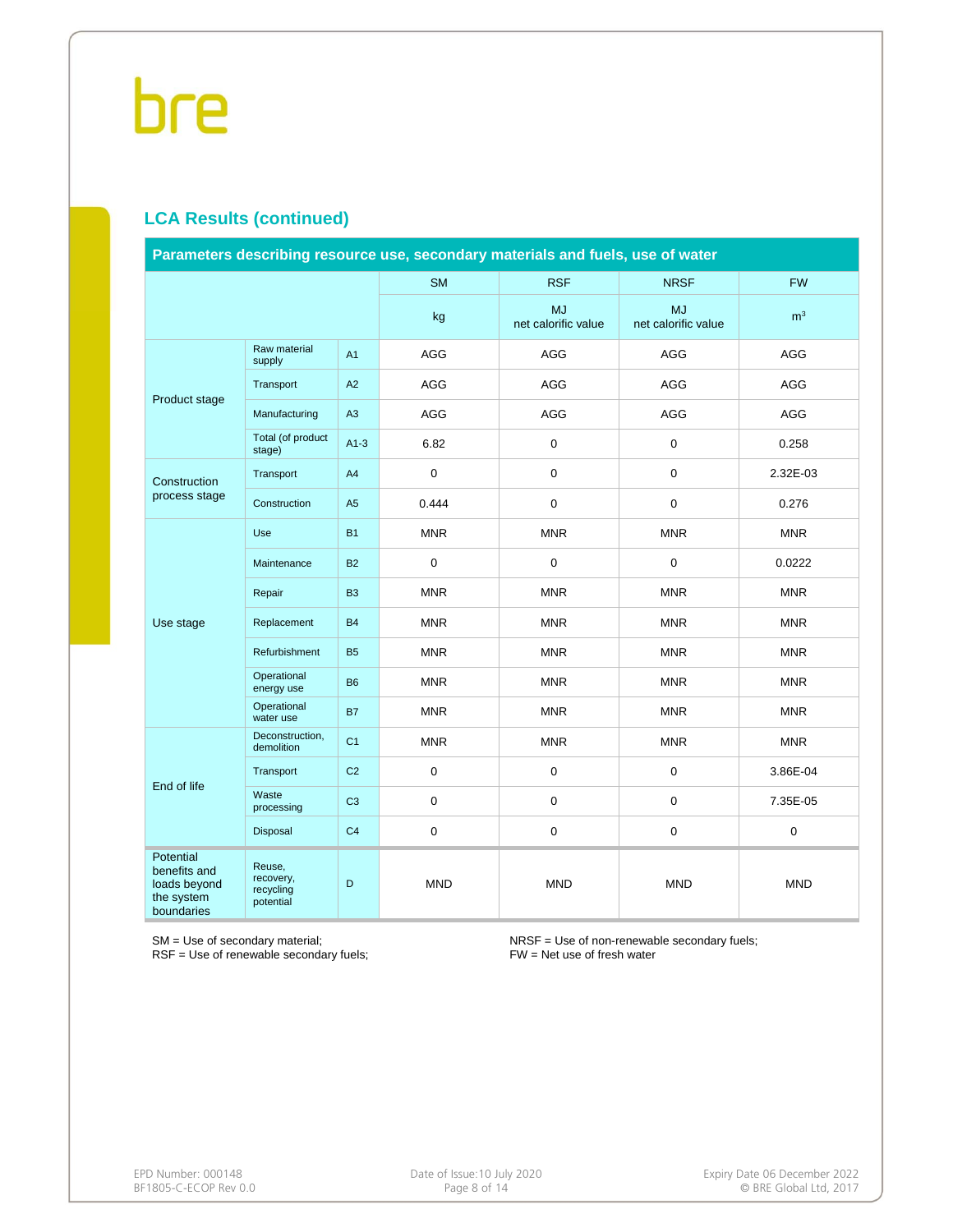### **LCA Results (continued)**

| Other environmental information describing waste categories           |                                               |                |                  |             |             |  |  |  |  |
|-----------------------------------------------------------------------|-----------------------------------------------|----------------|------------------|-------------|-------------|--|--|--|--|
|                                                                       |                                               |                | <b>HWD</b>       | <b>NHWD</b> | <b>RWD</b>  |  |  |  |  |
|                                                                       |                                               |                | kg               | kg          | kg          |  |  |  |  |
|                                                                       | Raw material<br>supply                        | A <sub>1</sub> | AGG              | AGG         | AGG         |  |  |  |  |
|                                                                       | Transport                                     | A2             | AGG              | <b>AGG</b>  | <b>AGG</b>  |  |  |  |  |
| Product stage                                                         | Manufacturing                                 | A3             | AGG              | AGG         | AGG         |  |  |  |  |
|                                                                       | Total (of<br>product stage)                   | $A1-3$         | 1.52             | 10.6        | 1.12E-03    |  |  |  |  |
| Construction                                                          | Transport                                     | A4             | 4.45E-03         | 0.495       | 7.32E-05    |  |  |  |  |
| process stage                                                         | Construction                                  | A <sub>5</sub> | 0.879            | 2.09        | 3.87E-04    |  |  |  |  |
|                                                                       | Use                                           | <b>B1</b>      | <b>MNR</b>       | <b>MNR</b>  | <b>MNR</b>  |  |  |  |  |
|                                                                       | Maintenance                                   | <b>B2</b>      | 5.07E-03         | 0.0155      | 6.38E-06    |  |  |  |  |
|                                                                       | Repair                                        | B <sub>3</sub> | <b>MNR</b>       | <b>MNR</b>  | <b>MNR</b>  |  |  |  |  |
| Use stage                                                             | Replacement                                   | <b>B4</b>      | <b>MNR</b>       | <b>MNR</b>  | <b>MNR</b>  |  |  |  |  |
|                                                                       | Refurbishment                                 | <b>B5</b>      | <b>MNR</b>       | <b>MNR</b>  | <b>MNR</b>  |  |  |  |  |
|                                                                       | Operational<br>energy use                     | <b>B6</b>      | <b>MNR</b>       | <b>MNR</b>  | <b>MNR</b>  |  |  |  |  |
|                                                                       | Operational<br>water use                      | <b>B7</b>      | <b>MNR</b>       | <b>MNR</b>  | <b>MNR</b>  |  |  |  |  |
|                                                                       | Deconstructio<br>n, demolition                | C <sub>1</sub> | <b>MNR</b>       | <b>MNR</b>  | <b>MNR</b>  |  |  |  |  |
|                                                                       | Transport                                     | C <sub>2</sub> | 7.42E-04         | 0.0824      | 1.22E-05    |  |  |  |  |
| End of life                                                           | Waste<br>processing                           | C <sub>3</sub> | 2.94E-05         | 1.85E-04    | 6.55E-07    |  |  |  |  |
|                                                                       | Disposal                                      | C <sub>4</sub> | $\boldsymbol{0}$ | 0           | $\mathbf 0$ |  |  |  |  |
| Potential<br>benefits and<br>loads beyond<br>the system<br>boundaries | Reuse,<br>recovery,<br>recycling<br>potential | D              | <b>MND</b>       | <b>MND</b>  | <b>MND</b>  |  |  |  |  |

HWD = Hazardous waste disposed;

NHWD = Non-hazardous waste disposed;

RWD = Radioactive waste disposed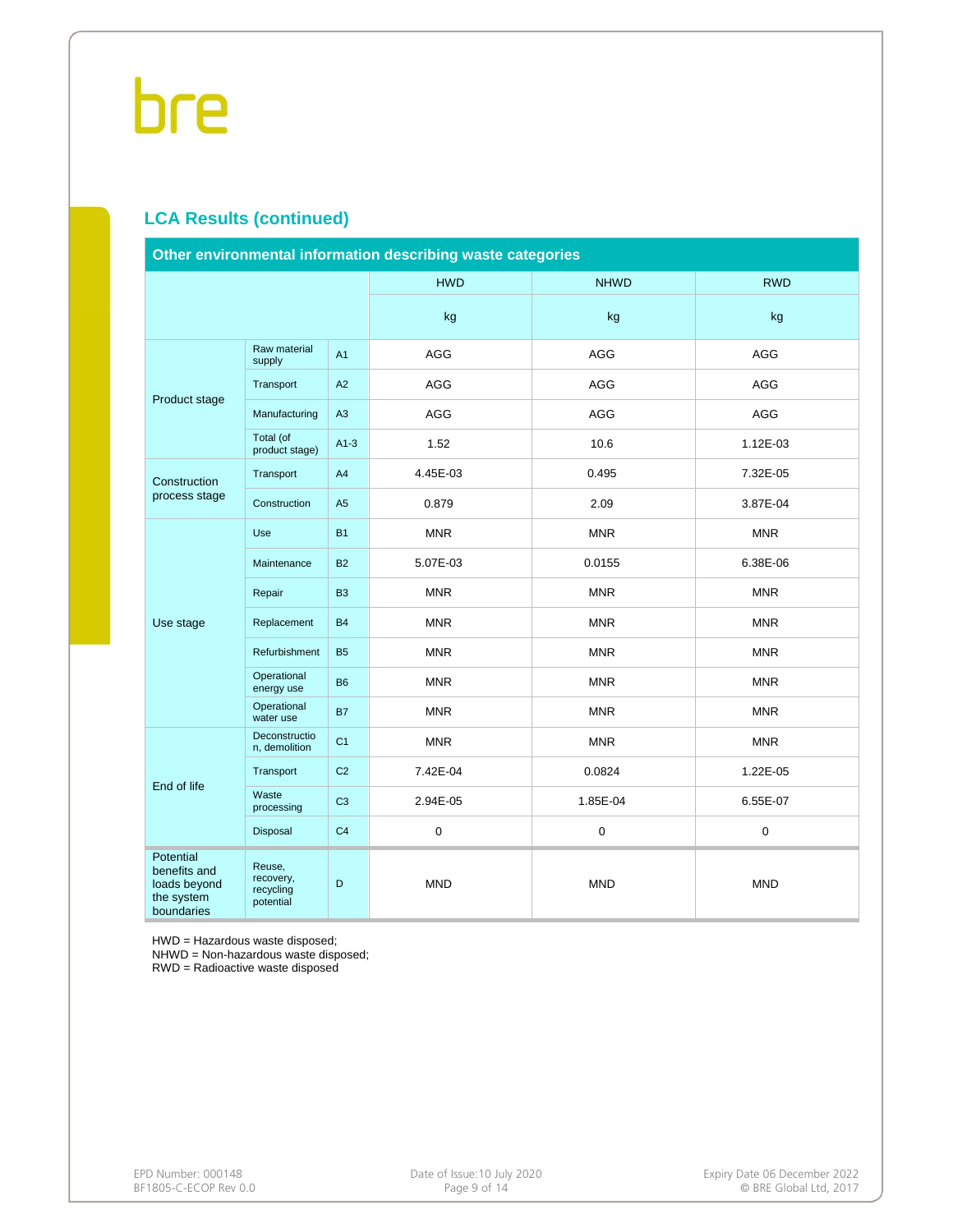#### **LCA Results (continued)**

| Other environmental information describing output flows - at end of life     |                                            |                |             |             |             |                          |  |  |  |
|------------------------------------------------------------------------------|--------------------------------------------|----------------|-------------|-------------|-------------|--------------------------|--|--|--|
|                                                                              |                                            |                | <b>CRU</b>  | <b>MFR</b>  | <b>MER</b>  | <b>EE</b>                |  |  |  |
|                                                                              |                                            |                | kg          | kg          | kg          | MJ per energy<br>carrier |  |  |  |
|                                                                              | Raw material<br>supply                     | A1             | AGG         | AGG         | AGG         | <b>AGG</b>               |  |  |  |
| Product stage                                                                | Transport                                  | A2             | AGG         | <b>AGG</b>  | AGG         | AGG                      |  |  |  |
|                                                                              | Manufacturing                              | A <sub>3</sub> | AGG         | AGG         | AGG         | <b>AGG</b>               |  |  |  |
|                                                                              | Total (of product<br>stage)                | $A1-3$         | 0.251       | 6.24E-03    | $\mathbf 0$ | 0.0455                   |  |  |  |
| Construction                                                                 | Transport                                  | A4             | 0           | $\pmb{0}$   | $\pmb{0}$   | $\mathbf 0$              |  |  |  |
| process stage                                                                | Construction                               | A5             | 0.0163      | 0.910       | $\mathbf 0$ | 2.96E-03                 |  |  |  |
|                                                                              | Use                                        | <b>B1</b>      | <b>MNR</b>  | <b>MNR</b>  | <b>MNR</b>  | <b>MNR</b>               |  |  |  |
|                                                                              | Maintenance                                | <b>B2</b>      | 0           | $\mathbf 0$ | $\mathbf 0$ | $\mathbf 0$              |  |  |  |
|                                                                              | Repair                                     | B <sub>3</sub> | <b>MNR</b>  | <b>MNR</b>  | <b>MNR</b>  | <b>MNR</b>               |  |  |  |
| Use stage                                                                    | Replacement                                | <b>B4</b>      | <b>MNR</b>  | <b>MNR</b>  | <b>MNR</b>  | <b>MNR</b>               |  |  |  |
|                                                                              | Refurbishment                              | <b>B5</b>      | <b>MNR</b>  | <b>MNR</b>  | <b>MNR</b>  | <b>MNR</b>               |  |  |  |
|                                                                              | Operational<br>energy use                  | <b>B6</b>      | <b>MNR</b>  | <b>MNR</b>  | <b>MNR</b>  | <b>MNR</b>               |  |  |  |
|                                                                              | Operational<br>water use                   | <b>B7</b>      | <b>MNR</b>  | <b>MNR</b>  | <b>MNR</b>  | <b>MNR</b>               |  |  |  |
|                                                                              | Deconstruction,<br>demolition              | C <sub>1</sub> | <b>MNR</b>  | <b>MNR</b>  | <b>MNR</b>  | <b>MNR</b>               |  |  |  |
| End of life                                                                  | Transport                                  | C <sub>2</sub> | 0           | $\mathsf 0$ | $\pmb{0}$   | $\mathbf 0$              |  |  |  |
|                                                                              | Waste<br>processing                        | C <sub>3</sub> | $\mathbf 0$ | $\mathbf 0$ | $\mathbf 0$ | $\mathbf 0$              |  |  |  |
|                                                                              | <b>Disposal</b>                            | C <sub>4</sub> | 0           | 14.0        | $\pmb{0}$   | $\mathsf{O}\xspace$      |  |  |  |
| <b>Potential</b><br>benefits and<br>loads beyond<br>the system<br>boundaries | Reuse, recovery,<br>recycling<br>potential | D              | <b>MND</b>  | <b>MND</b>  | <b>MND</b>  | <b>MND</b>               |  |  |  |

CRU = Components for reuse; MFR = Materials for recycling

MER = Materials for energy recovery; EE = Exported Energy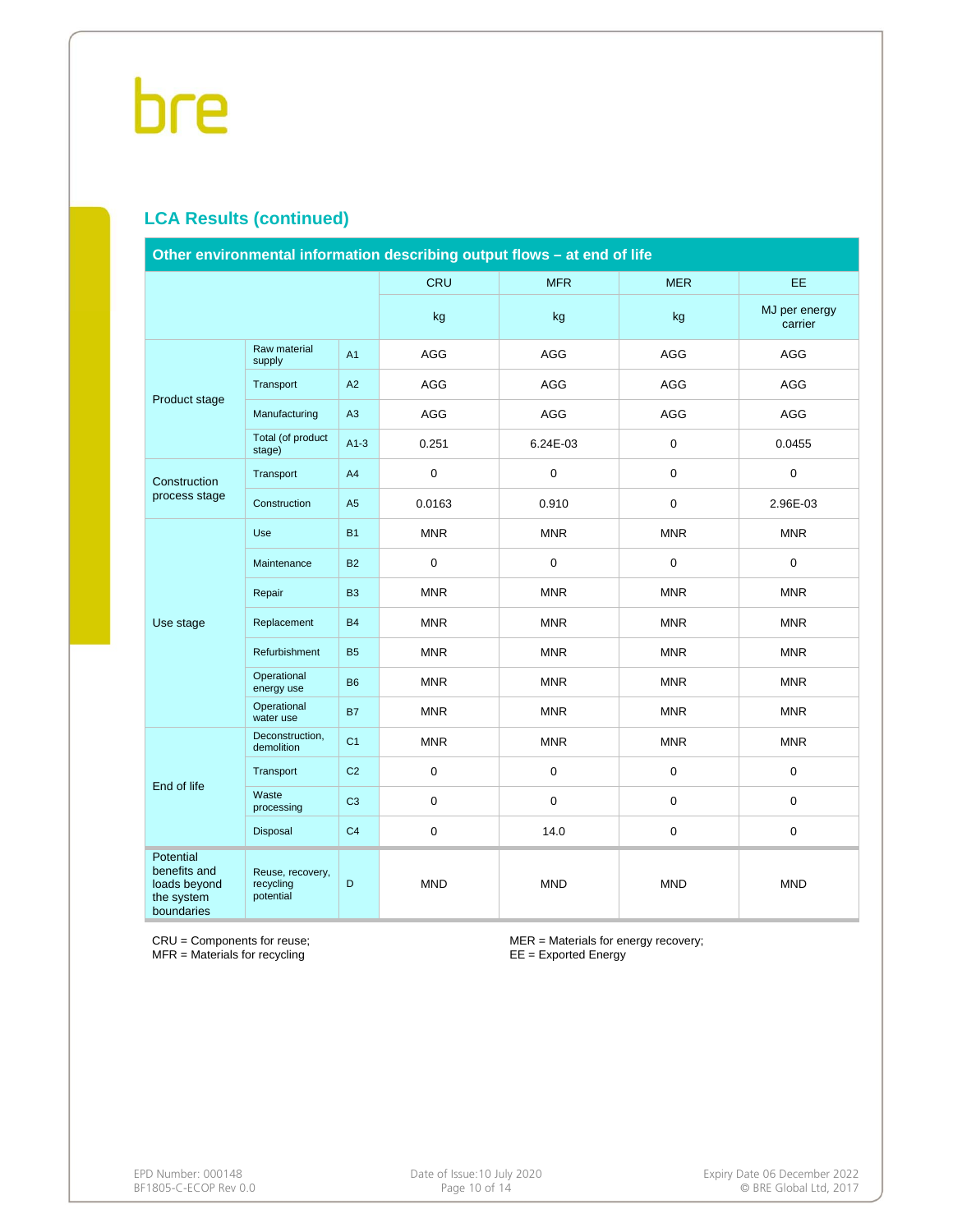### **Scenarios and additional technical information**

| Scenario                             | Parameter                                                                                                                                                                                                                                                                                                                                                                                                                                                       | <b>Units</b>                   | <b>Results</b> |  |  |  |  |  |
|--------------------------------------|-----------------------------------------------------------------------------------------------------------------------------------------------------------------------------------------------------------------------------------------------------------------------------------------------------------------------------------------------------------------------------------------------------------------------------------------------------------------|--------------------------------|----------------|--|--|--|--|--|
|                                      | Laminam products are sold worldwide. The average default transport distances used for<br>national distribution as used in the Confindustria Ceramica EPD (EPD-COI-20160202-ICG1-<br>EN), has been assumed.                                                                                                                                                                                                                                                      |                                |                |  |  |  |  |  |
| A4 - Transport to the                | Lorry - diesel                                                                                                                                                                                                                                                                                                                                                                                                                                                  | Fuel<br>consumption<br>(g/tkm) | 2.5            |  |  |  |  |  |
| building site                        | <b>Distance</b>                                                                                                                                                                                                                                                                                                                                                                                                                                                 | km                             | 300            |  |  |  |  |  |
|                                      | Capacity utilisation (incl. empty returns)                                                                                                                                                                                                                                                                                                                                                                                                                      | $\%$                           | 24             |  |  |  |  |  |
|                                      | Bulk density of transported products                                                                                                                                                                                                                                                                                                                                                                                                                            | kg/m <sup>3</sup>              | 2500           |  |  |  |  |  |
| A5 - Installation in<br>the building | Based on average data from different manufacturers of ceramic tiles in Europe, as per the<br>sector average Confindustria Ceramica EPD this scenario assumed that 6 kg of cementitious<br>adhesive per 1 m <sup>2</sup> of ceramic tile is used to install the Laminam 5. A ceramic material loss of<br>6.5% installation wastage was also assumed on a similar basis, with the additional production,<br>transport and waste of this 6.5% accounted for in A5. |                                |                |  |  |  |  |  |
|                                      | Cementitious adhesive                                                                                                                                                                                                                                                                                                                                                                                                                                           | kg/m <sup>2</sup>              | 6              |  |  |  |  |  |
|                                      | Installation wastage                                                                                                                                                                                                                                                                                                                                                                                                                                            | %                              | 6.5            |  |  |  |  |  |
| $B1 - Use$                           | Once installed, ceramic tiles do not have any emissions associated with their use. Therefore,<br>module B1 is not relevant to this product (MNR).                                                                                                                                                                                                                                                                                                               |                                |                |  |  |  |  |  |
|                                      | Based on average data from different manufacturers of ceramic tiles in Europe, as per the<br>sector average Confindustria Ceramic EPD, this scenario assumes that 0.3 ml of detergent and<br>0.002 litres of water are used to wash 1m <sup>2</sup> of ceramic tile. It has been assumed that the tile is<br>washed in this manner once a week.                                                                                                                 |                                |                |  |  |  |  |  |
| B <sub>2</sub> - Maintenance         | Detergent                                                                                                                                                                                                                                                                                                                                                                                                                                                       | ml/m <sup>2</sup>              | 0.3            |  |  |  |  |  |
|                                      | Water                                                                                                                                                                                                                                                                                                                                                                                                                                                           | 1/m <sup>2</sup>               | 0.002          |  |  |  |  |  |
|                                      | Maintenance frequency                                                                                                                                                                                                                                                                                                                                                                                                                                           | Cycles per year                | 52             |  |  |  |  |  |
| B <sub>3</sub> - Repair              | No potential repair scenario has been specified by Laminam during the 25 year study period of<br>this LCA. Therefore, this module is not relevant (MNR).                                                                                                                                                                                                                                                                                                        |                                |                |  |  |  |  |  |
| B4 - Replacement                     | No replacements are expected during the 25 year study period of this $LCA$ – the service life is<br>25 years. Therefore, this module is not relevant (MNR).                                                                                                                                                                                                                                                                                                     |                                |                |  |  |  |  |  |
| B5 - Refurbishment                   | For Laminam 5 ceramic tiles, no refurbishments have been assumed during the 25 year study<br>period of this LCA. Therefore, this module is not relevant (MNR).                                                                                                                                                                                                                                                                                                  |                                |                |  |  |  |  |  |
| Reference service                    | The reference service life of the Laminam 5 ceramic tiles is documented by the 25 year<br>warranty supplied on request.                                                                                                                                                                                                                                                                                                                                         |                                |                |  |  |  |  |  |
|                                      | Service life                                                                                                                                                                                                                                                                                                                                                                                                                                                    | years                          | 25             |  |  |  |  |  |
| life                                 |                                                                                                                                                                                                                                                                                                                                                                                                                                                                 |                                |                |  |  |  |  |  |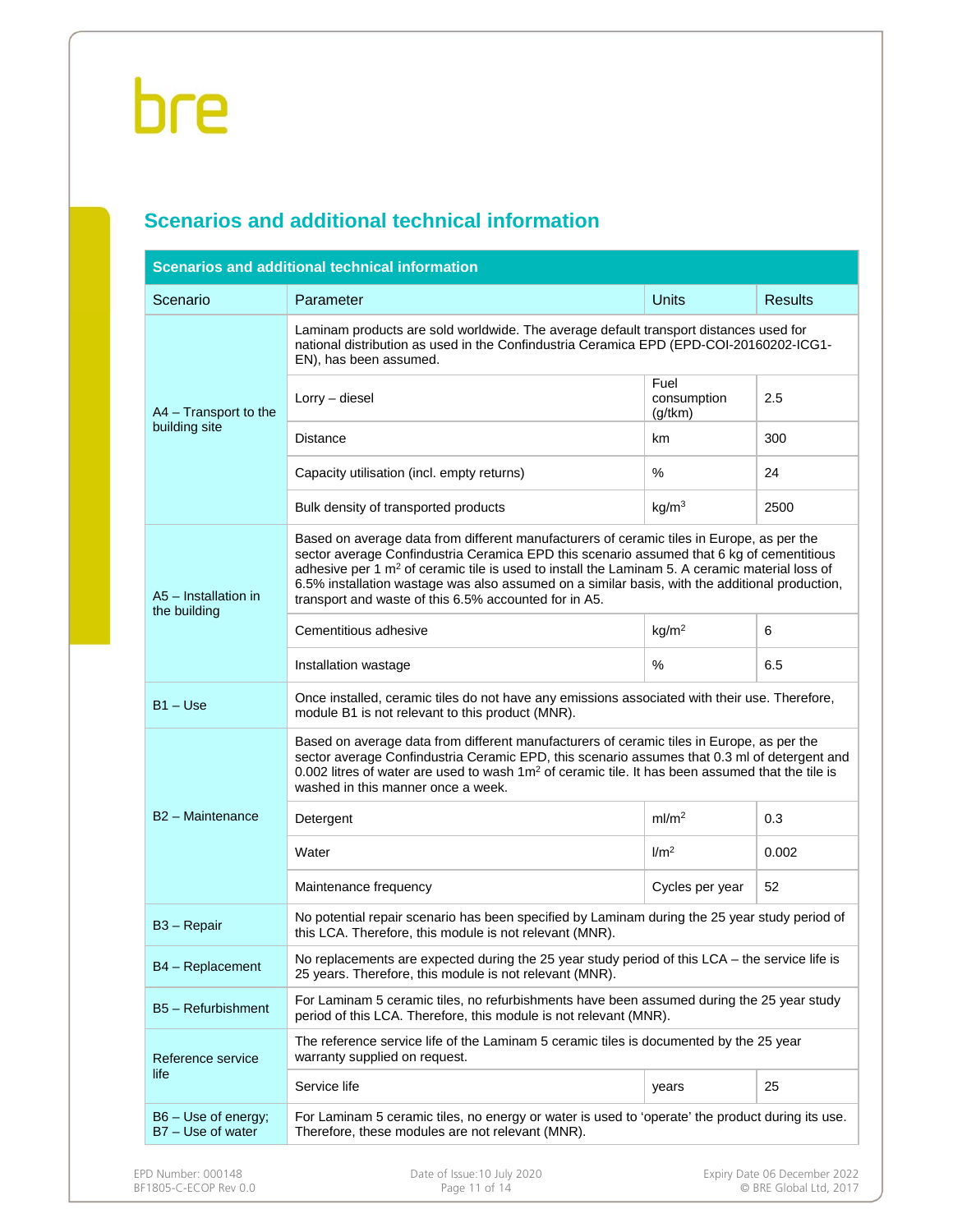| <b>Scenarios and additional technical information</b> |                                                                                                                                                                                                                                                                                                                                            |                                |      |  |  |  |  |  |  |  |
|-------------------------------------------------------|--------------------------------------------------------------------------------------------------------------------------------------------------------------------------------------------------------------------------------------------------------------------------------------------------------------------------------------------|--------------------------------|------|--|--|--|--|--|--|--|
| Scenario                                              | <b>Units</b><br>Parameter<br><b>Results</b>                                                                                                                                                                                                                                                                                                |                                |      |  |  |  |  |  |  |  |
| C1 - Deconstruction                                   | For ceramic tiles, it is assumed that when a building is deconstructed at the end-of-life, no<br>additional processes are required to deconstruct the tiles. This is also in agreement with the<br>PCR developed by the European Ceramic Tile Manufacturers' Federation (CET PCR 2014).<br>Therefore, this module is not relevant (MNR).   |                                |      |  |  |  |  |  |  |  |
|                                                       | It has been assumed that the ceramic tile waste resulting from deconstruction is transported<br>from the site to a processing facility by lorry for 20km. The distance by lorry from the<br>processing facility to end-of-life disposal is 30km. This is in line with the C2 scenario of the<br>sector average Confindustria Ceramica EPD. |                                |      |  |  |  |  |  |  |  |
| $C2 - End-of-life$<br>transport                       | Lorry - diesel                                                                                                                                                                                                                                                                                                                             | Fuel<br>consumption<br>(g/tkm) | 2.5  |  |  |  |  |  |  |  |
|                                                       | <b>Distance</b>                                                                                                                                                                                                                                                                                                                            | km                             | 50   |  |  |  |  |  |  |  |
|                                                       | Capacity utilisation (incl. empty returns)                                                                                                                                                                                                                                                                                                 | $\%$                           | 24   |  |  |  |  |  |  |  |
|                                                       | Bulk density of transported products                                                                                                                                                                                                                                                                                                       | kg/m <sup>3</sup>              | 2500 |  |  |  |  |  |  |  |
| $C3$ - End-of-life pre-<br>processing                 | It has been assumed that as all the Laminam 5 ceramic tile waste goes to recycling, and the<br>only pre-processing required was crushing of the tile after deconstruction, to aggregate.                                                                                                                                                   |                                |      |  |  |  |  |  |  |  |
| $C4 - End-of-life$<br>disposal                        | Laminam 5 ceramic tiles can be recycled. Therefore, it is assumed that 100% of the product<br>waste goes to recycling as per scenario 1 for C4 in the sector average Confindustria Ceramica<br>EPD.                                                                                                                                        |                                |      |  |  |  |  |  |  |  |
|                                                       | Landfill                                                                                                                                                                                                                                                                                                                                   | kg/m <sup>2</sup>              | 14.0 |  |  |  |  |  |  |  |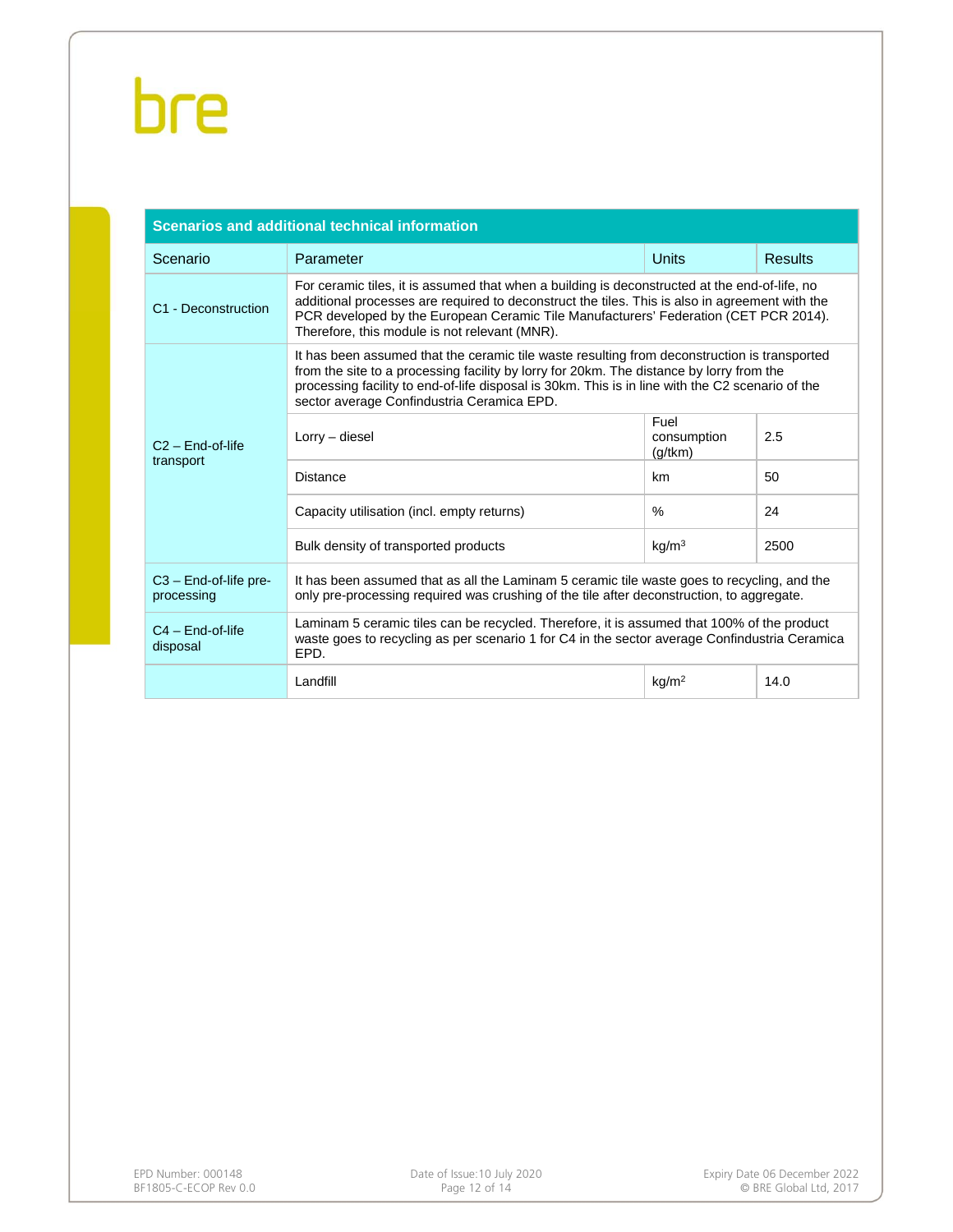### **Summary, comments and additional information**

Figure 1 below provides analysis of the relevant modules in the cradle-to-gate with options LCA study for Laminam 5 ceramic tile (14 kg) across the Global Warming Potential Impact Category.

The manufacturing (A1 – A3) stage has the highest impact of all modules over the 25 year study period. Installation (A5) is responsible for the next highest GWP contributions. By comparison, the transport to site (A4), maintenance (B2) and the end-of-life modules C2 and C3 have relatively low total values in this Impact Category. As Laminam 5 is sent to be used as a recycled material after processing, this module does not contribute to the total GWP Impact Category value.



Figure 1: Global Warming Potential Impact Category results per module for Laminam 5 over the 25 year study period. Note that MNR modules have not been included.

#### **Application of results to other Laminam ceramic tiles**

It should be noted that the LCA results in this EPD per  $m<sup>2</sup>$  can be related to Laminam 3 ceramic tiles using a conversion factor of 0.536. Similarly, results per  $m<sup>2</sup>$  can be applied to Laminam 12 ceramic tiles by multiplying values by a conversion factor of 2.14